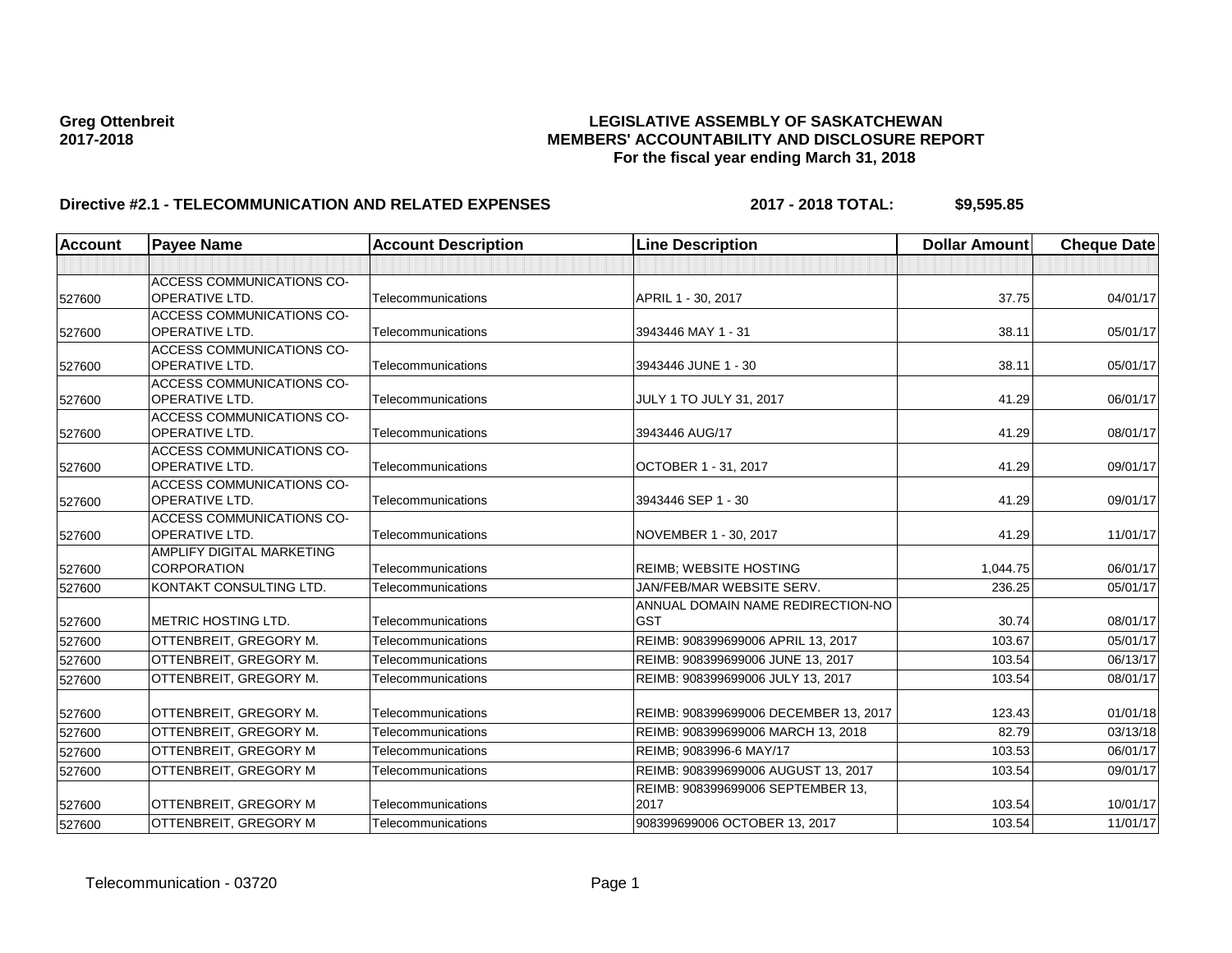# Greg Ottenbreit<br>LEGISLATIVE ASSEMBLY OF SASKATCHEWAN<br>MEMBERS' ACCOUNTABILITY AND DISCLOSURE REF **2017-2018 MEMBERS' ACCOUNTABILITY AND DISCLOSURE REPORT For the fiscal year ending March 31, 2018**

# **Directive #2.1 - TELECOMMUNICATION AND RELATED EXPENSES 2017 - 2018 TOTAL: \$9,595.85**

| <b>Account</b> | <b>Payee Name</b>     | <b>Account Description</b> | <b>Line Description</b>               | <b>Dollar Amount</b> | <b>Cheque Date</b> |
|----------------|-----------------------|----------------------------|---------------------------------------|----------------------|--------------------|
|                |                       |                            |                                       |                      |                    |
| 527600         | OTTENBREIT, GREGORY M | Telecommunications         | 908399699006 NOVEMBER 13, 2017        | 103.54               | 11/13/17           |
| 527600         | OTTENBREIT, GREGORY M | Telecommunications         | 908399699006 JANUARY 13, 2018         | 123.59               | 01/13/18           |
| 527600         | OTTENBREIT, GREGORY M | Telecommunications         | REIMB: 908399699006 FEBRUARY 13, 2018 | 125.95               | 03/01/18           |
| 527600         | <b>SASKTEL</b>        | Telecommunications         | 884851499006 APR/17                   | 355.94               | 05/01/17           |
| 527600         | <b>SASKTEL</b>        | Telecommunications         | 884851499006 MAR/17                   | 362.36               | 05/01/17           |
| 527600         | SASKTEL               | Telecommunications         | 214132088005 APR/17                   | 59.18                | 05/01/17           |
| 527600         | <b>SASKTEL</b>        | Telecommunications         | 214132088005 MAY/17                   | 59.18                | 06/01/17           |
| 527600         | <b>SASKTEL</b>        | Telecommunications         | 884851499006 MAY 28, 2017             | 363.69               | 06/01/17           |
| 527600         | <b>SASKTEL</b>        | Telecommunications         | 214132088005 JUN/17                   | 48.57                | 06/08/17           |
| 527600         | <b>SASKTEL</b>        | Telecommunications         | 884851499006 JUN/17                   | 353.00               | 07/01/17           |
| 527600         | <b>SASKTEL</b>        | Telecommunications         | 214132088005 JUL/17                   | 49.75                | 08/01/17           |
| 527600         | <b>SASKTEL</b>        | Telecommunications         | 884851499006 JULY 28, 2017            | 359.46               | 08/01/17           |
| 527600         | <b>SASKTEL</b>        | Telecommunications         | 884851499006 AUGUST 28, 2017          | 348.18               | 09/01/17           |
| 527600         | <b>SASKTEL</b>        | Telecommunications         | 214132088005 AUGUST 8, 2017           | 48.57                | 09/01/17           |
| 527600         | <b>SASKTEL</b>        | Telecommunications         | 884851499006 SEPTEMBER 28, 2017       | 356.75               | 10/01/17           |
| 527600         | <b>SASKTEL</b>        | Telecommunications         | 214132088005 SEPTEMBER 8, 2017        | 48.57                | 10/01/17           |
| 527600         | <b>SASKTEL</b>        | Telecommunications         | 884851499006 OCTOBER 28, 2017         | 356.11               | 11/01/17           |
| 527600         | <b>SASKTEL</b>        | Telecommunications         | 214132088005 OCTOBER 8, 2017          | 49.54                | 11/01/17           |
| 527600         | <b>SASKTEL</b>        | Telecommunications         | 214132088005 NOVEMBER 8, 2017         | 49.54                | 11/08/17           |
| 527600         | <b>SASKTEL</b>        | Telecommunications         | 884851499006 NOVEMBER 28, 2017        | 354.98               | 01/01/18           |
| 527600         | <b>SASKTEL</b>        | Telecommunications         | 214132088005 DECEMBER 8, 2017         | 49.56                | 01/01/18           |
| 527600         | <b>SASKTEL</b>        | Telecommunications         | 884851499006 DECEMBER 28, 2017        | 350.87               | 01/01/18           |
| 527600         | <b>SASKTEL</b>        | Telecommunications         | 214132088005 JANUARY 8, 2018          | 48.91                | 01/08/18           |
| 527600         | <b>SASKTEL</b>        | Telecommunications         | 884851499006 JANUARY 28, 2018         | 371.62               | 02/01/18           |
| 527600         | <b>SASKTEL</b>        | Telecommunications         | 214132088005 FEBRUARY 8, 2018         | 50.40                | 03/01/18           |
| 527600         | <b>SASKTEL</b>        | Telecommunications         | 884851499006 FEBRUARY 28, 2018        | 364.48               | 03/01/18           |
| 527600         | <b>SASKTEL</b>        | Telecommunications         | 214132088005 MARCH 8, 2018            | 48.91                | 03/08/18           |
| 527600         | <b>SASKTEL</b>        | Telecommunications         | 884851499006 MARCH 28, 2018           | 382.32               | 03/28/18           |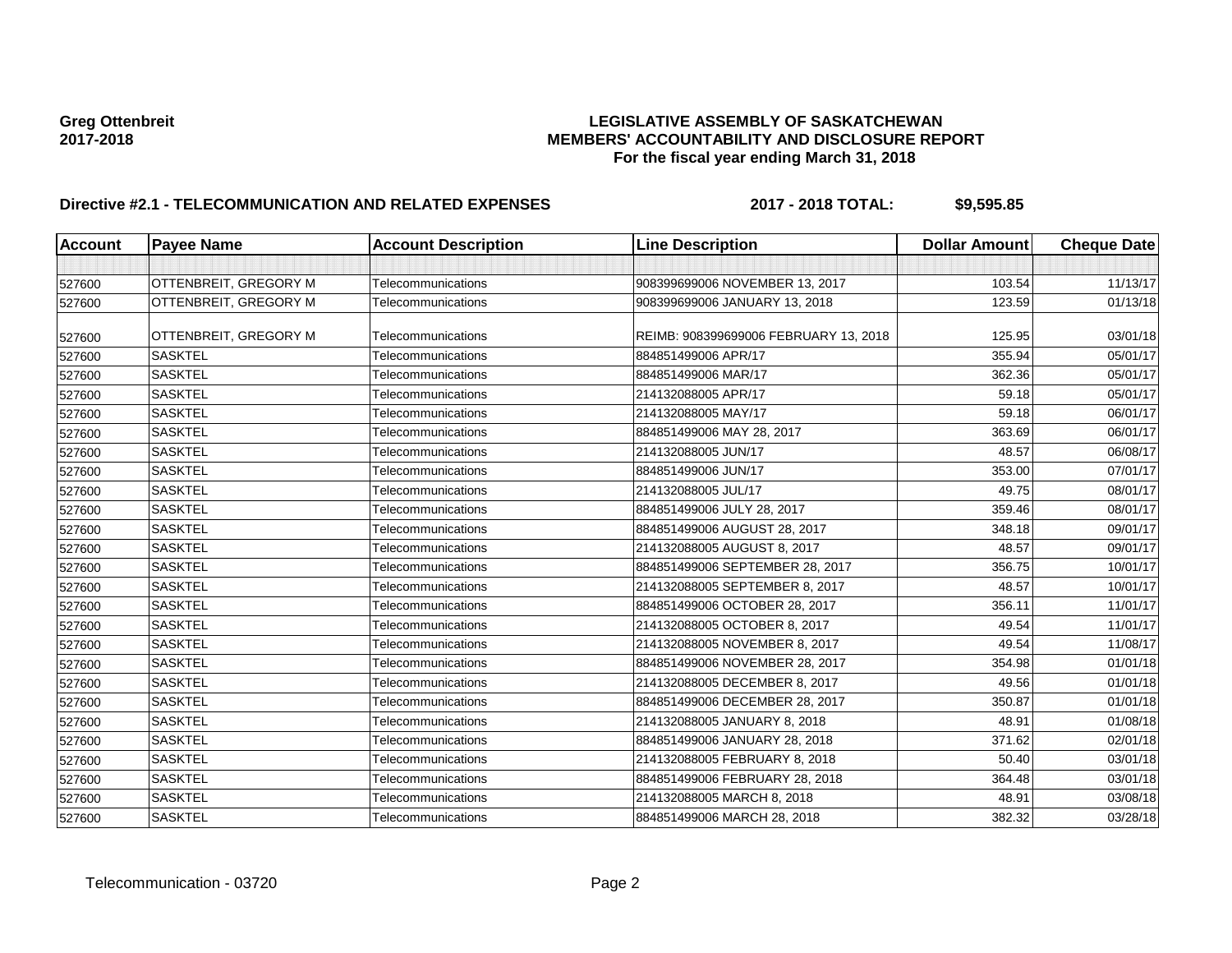# Greg Ottenbreit<br>LEGISLATIVE ASSEMBLY OF SASKATCHEWAN<br>MEMBERS' ACCOUNTABILITY AND DISCLOSURE REF **2017-2018 MEMBERS' ACCOUNTABILITY AND DISCLOSURE REPORT For the fiscal year ending March 31, 2018**

# **Directive #2.1 - TELECOMMUNICATION AND RELATED EXPENSES 2017 - 2018 TOTAL: \$9,595.85**

| <b>Account</b> | <b>Payee Name</b> | <b>Account Description</b> | <b>Line Description</b>         | <b>Dollar Amountl</b> | <b>Cheque Date</b> |
|----------------|-------------------|----------------------------|---------------------------------|-----------------------|--------------------|
|                |                   |                            |                                 |                       |                    |
| 530600         | <b>SASKTEL</b>    | Placement - Tender Ads     | 884851499006 APR/17             | 106.85                | 05/01/17           |
| 530600         | <b>SASKTEL</b>    | Placement - Tender Ads     | 884851499006 MAR/17             | 106.85                | 05/01/17           |
| 530600         | <b>SASKTEL</b>    | Placement - Tender Ads     | 884851499006 MAY 28, 2017       | 106.85                | 06/01/17           |
| 530600         | <b>SASKTEL</b>    | Placement - Tender Ads     | 884851499006 JUN/17             | 106.85                | 07/01/17           |
| 530600         | <b>SASKTEL</b>    | Placement - Tender Ads     | 884851499006 JULY 28, 2017      | 106.85                | 08/01/17           |
| 530600         | <b>SASKTEL</b>    | Placement - Tender Ads     | 884851499006 AUGUST 28, 2017    | 106.85                | 09/01/17           |
| 530600         | <b>SASKTEL</b>    | Placement - Tender Ads     | 884851499006 SEPTEMBER 28, 2017 | 106.85                | 10/01/17           |
| 530600         | <b>SASKTEL</b>    | Placement - Tender Ads     | 884851499006 OCTOBER 28, 2017   | 106.85                | 11/01/17           |
| 530600         | <b>SASKTEL</b>    | Placement - Tender Ads     | 884851499006 NOVEMBER 28, 2017  | 106.85                | 01/01/18           |
| 530600         | <b>SASKTEL</b>    | Placement - Tender Ads     | 884851499006 DECEMBER 28, 2017  | 106.85                | 01/01/18           |
| 530600         | <b>SASKTEL</b>    | Placement - Tender Ads     | 884851499006 JANUARY 28, 2018   | 106.85                | 02/01/18           |
| 530600         | <b>SASKTEL</b>    | Placement - Tender Ads     | 884851499006 FEBRUARY 28, 2018  | 106.85                | 03/01/18           |
| 530600         | <b>SASKTEL</b>    | Placement - Tender Ads     | 884851499006 MARCH 28, 2018     | 106.85                | 03/28/18           |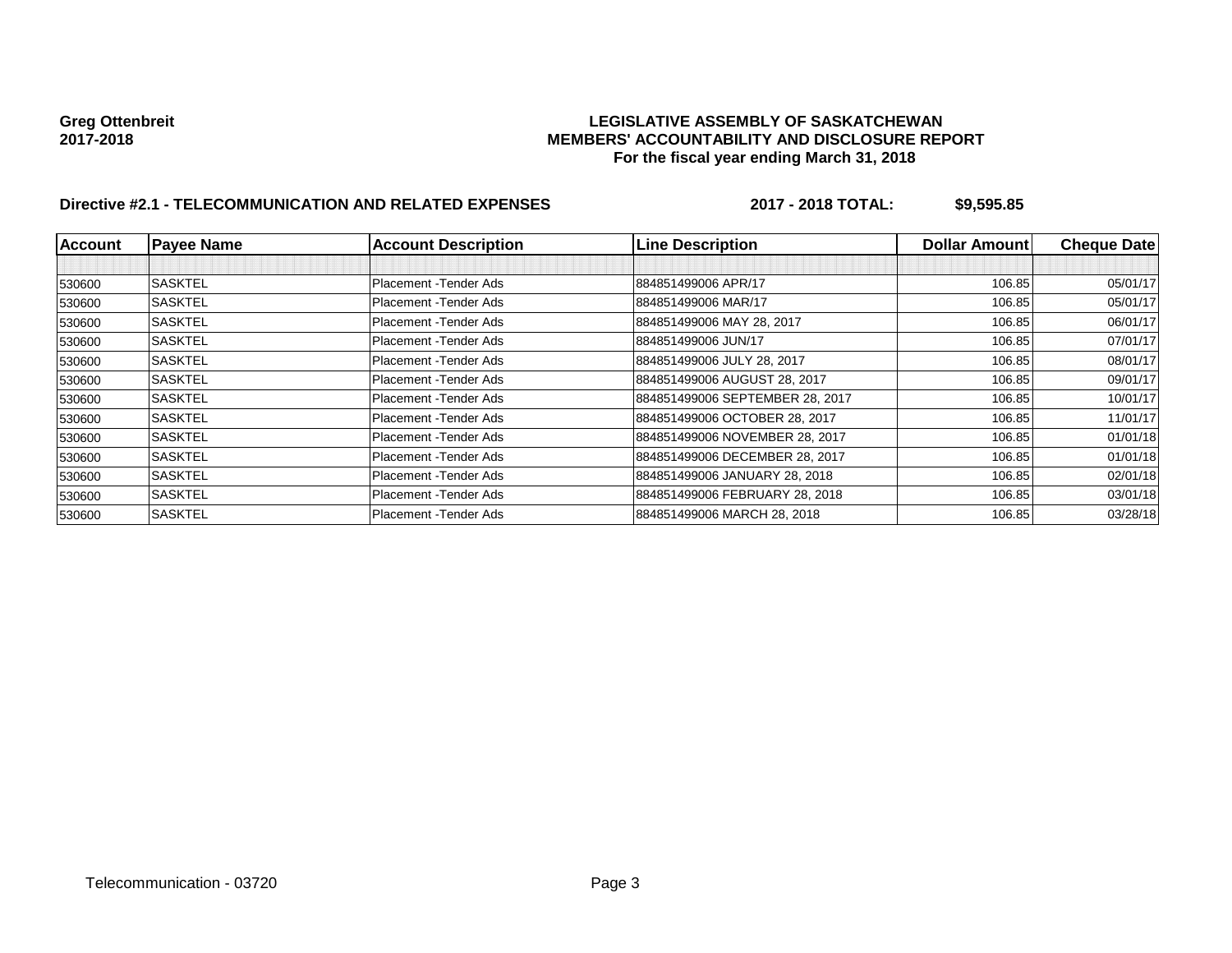### **LEGISLATIVE ASSEMBLY OF SASKATCHEWAN MEMBERS' ACCOUNTABILITY AND DISCLOSURE REPORT For the fiscal year ending March 31, 2018**

# **Directive #3.1 - MLA TRAVEL AND LIVING EXPENSES 2017 - 2018 TOTAL: \$28,496.30**

| <b>Account</b> | <b>Payee Name</b>      | <b>Account Description</b>  | <b>Line Description</b>                           | <b>Dollar Amount</b> | <b>Cheque Date</b> |
|----------------|------------------------|-----------------------------|---------------------------------------------------|----------------------|--------------------|
|                |                        |                             |                                                   |                      |                    |
|                |                        |                             | JUNE 2017 MLA REGINA                              |                      |                    |
| 541900         | OTTENBREIT, GREGORY M. | <b>Elected Rep - Travel</b> | <b>ACCOMMODATION</b>                              | 1,500.00             | 06/07/17           |
| 541900         | OTTENBREIT, GREGORY M. | <b>Elected Rep - Travel</b> | MLA TRAVEL AUGUST 3-30, 2017                      | 608.03               | 09/01/17           |
| 541900         | OTTENBREIT, GREGORY M. | <b>Elected Rep - Travel</b> | MLA TRAVEL JANUARY 2-15, 2018                     | 140.45               | 01/17/18           |
| 541900         | OTTENBREIT, GREGORY M. | <b>Elected Rep - Travel</b> | MLA TRAVEL FEBRUARY 3-26, 2018                    | 576.73               | 03/01/18           |
|                |                        |                             | FEBRUARY 2018 MLA REGINA                          |                      |                    |
| 541900         | OTTENBREIT, GREGORY M. | <b>Elected Rep - Travel</b> | <b>ACCOMMODATIONS</b>                             | 1,400.00             | 03/01/18           |
| 541900         | OTTENBREIT, GREGORY M  | <b>Elected Rep - Travel</b> | APRIL REGINA ACCOMMODATION                        | 1,500.00             | 04/24/17           |
| 541900         | OTTENBREIT, GREGORY M  | <b>Elected Rep - Travel</b> | MLA TRAVEL; APR 2 - 30                            | 869.63               | 05/01/17           |
| 541900         | OTTENBREIT, GREGORY M  | <b>Elected Rep - Travel</b> | MLA TRAVEL; MAY 11 - 19                           | 825.20               | 05/18/17           |
| 541900         | OTTENBREIT, GREGORY M  | Elected Rep - Travel        | <b>MAY REGINA ACCOMMODATION</b>                   | 1,550.00             | 05/18/17           |
| 541900         | OTTENBREIT, GREGORY M  | <b>Elected Rep - Travel</b> | MLA TRAVEL; APR 29 - MAY 10                       | 626.68               | 05/18/17           |
| 541900         | OTTENBREIT, GREGORY M  | <b>Elected Rep - Travel</b> | JULY REGINA ACCOMMODATION                         | 1,550.00             | 07/24/17           |
| 541900         | OTTENBREIT, GREGORY M  | <b>Elected Rep - Travel</b> | MLA TRAVEL; JUN 22 - 30                           | 99.98                | 08/01/17           |
| 541900         | OTTENBREIT, GREGORY M  | <b>Elected Rep - Travel</b> | MLA TRAVEL: JUL 1 - 31                            | 462.28               | 08/01/17           |
| 541900         | OTTENBREIT, GREGORY M  | Elected Rep - Travel        | AUG. REGINA ACCOMMODATION                         | 1,550.00             | 08/01/17           |
|                |                        |                             | SEPTEMBER 2017 MLA REGINA                         |                      |                    |
| 541900         | OTTENBREIT, GREGORY M  | <b>Elected Rep - Travel</b> | <b>ACCOMMODATIONS</b>                             | 1.500.00             | 09/22/17           |
| 541900         | OTTENBREIT, GREGORY M  | <b>Elected Rep - Travel</b> | MLA TRAVEL SEPTEMBER 7 - 27, 2017                 | 381.03               | 10/11/17           |
| 541900         | OTTENBREIT, GREGORY M  | <b>Elected Rep - Travel</b> | MLA TRAVEL OCTOBER 1 - 3, 2017                    | 60.35                | 10/11/17           |
|                |                        |                             | OCTOBER 2017 MLA REGINA                           |                      |                    |
| 541900         | OTTENBREIT, GREGORY M  | <b>Elected Rep - Travel</b> | <b>ACCOMMODATIONS</b>                             | 1,550.00             | 10/20/17           |
| 541900         | OTTENBREIT, GREGORY M  | Elected Rep - Travel        | MLA TRAVEL OCTOBER 6 - 31, 2017                   | 728.50               | 11/01/17           |
| 541900         | OTTENBREIT, GREGORY M  | <b>Elected Rep - Travel</b> | MLA TRAVEL OCTOBER 21, 2017                       | 125.00               | 11/22/17           |
| 541900         | OTTENBREIT, GREGORY M  | <b>Elected Rep - Travel</b> | MLA TRAVEL NOVEMBER 1 - 16, 2017                  | 1,037.98             | 11/24/17           |
|                |                        |                             | NOVEMBER 2017 MLA REGINA                          |                      |                    |
| 541900         | OTTENBREIT, GREGORY M  | Elected Rep - Travel        | <b>ACCOMMODATIONS</b>                             | 1,500.00             | 11/24/17           |
| 541900         | OTTENBREIT, GREGORY M  | Elected Rep - Travel        | MLA TRAVEL NOVEMBER 17 - 26, 2017                 | 706.85               | 11/27/17           |
| 541900         | OTTENBREIT, GREGORY M  | Elected Rep - Travel        | DECEMBER 2017 MLA REGINA<br><b>ACCOMMODATIONS</b> | 1,550.00             | 12/20/17           |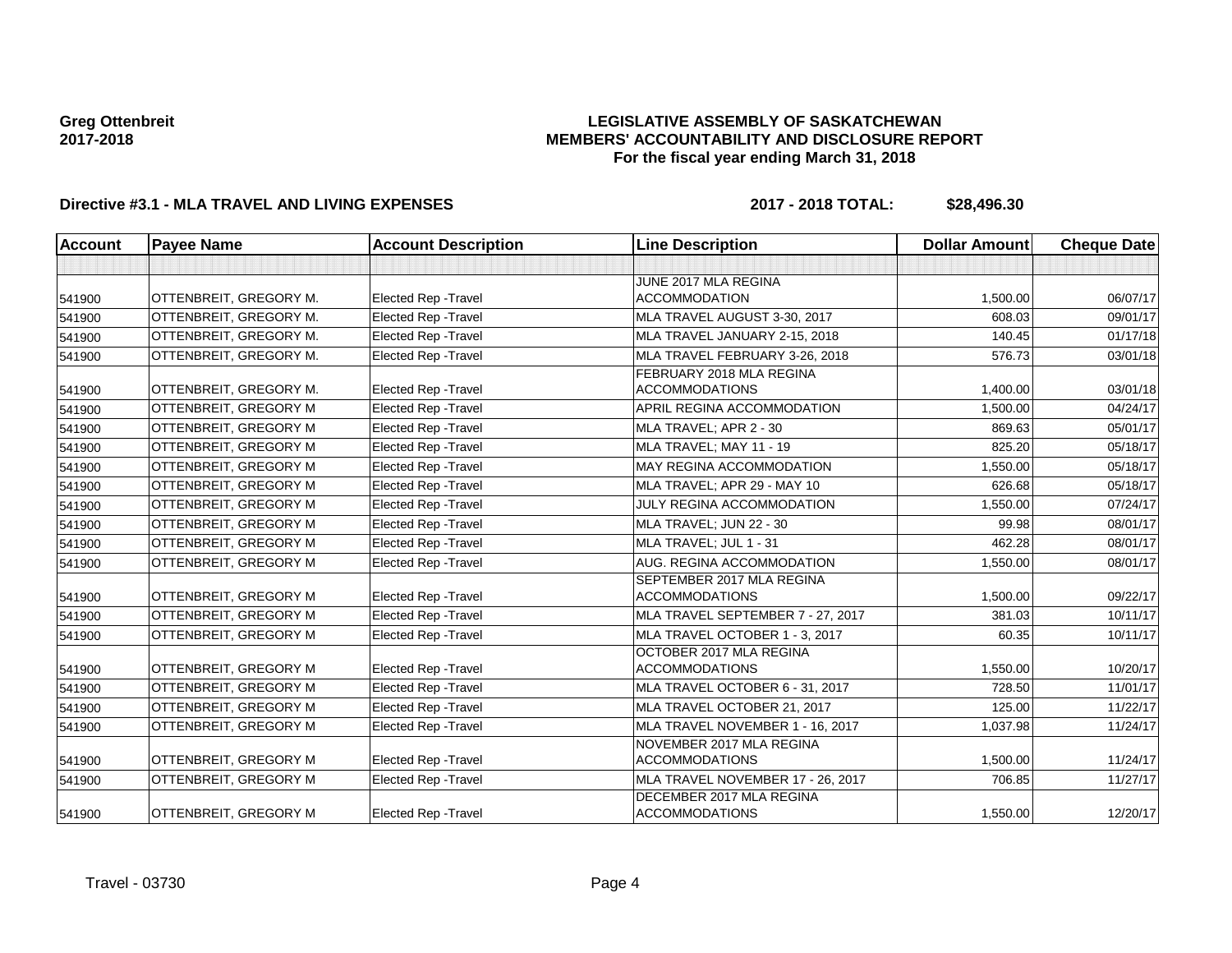### **LEGISLATIVE ASSEMBLY OF SASKATCHEWAN MEMBERS' ACCOUNTABILITY AND DISCLOSURE REPORT For the fiscal year ending March 31, 2018**

# **Directive #3.1 - MLA TRAVEL AND LIVING EXPENSES 2017 - 2018 TOTAL: \$28,496.30**

| <b>Account</b> | <b>Payee Name</b>            | <b>Account Description</b>  | <b>Line Description</b>           | <b>Dollar Amountl</b> | <b>Cheque Date</b> |
|----------------|------------------------------|-----------------------------|-----------------------------------|-----------------------|--------------------|
|                |                              |                             |                                   |                       |                    |
| 541900         | OTTENBREIT, GREGORY M        | Elected Rep - Travel        | MLA TRAVEL DECEMBER 1 - 22, 2018  | 616.60                | 01/22/18           |
|                |                              |                             | IJANUARY 2018 MLA REGINA          |                       |                    |
| 541900         | OTTENBREIT, GREGORY M        | Elected Rep - Travel        | <b>ACCOMMODATIONS</b>             | 1,550.00              | 01/22/18           |
| 541900         | <b>OTTENBREIT, GREGORY M</b> | <b>Elected Rep - Travel</b> | MLA TRAVEL NOVEMBER 27 - 30, 2018 | 273.50                | 01/22/18           |
| 541900         | <b>OTTENBREIT, GREGORY M</b> | Elected Rep - Travel        | MLA TRAVEL JANUARY 18 - 30, 2018  | 308.10                | 02/01/18           |
|                |                              |                             | MARCH 2018 MLA REGINA             |                       |                    |
| 541900         | OTTENBREIT, GREGORY M        | Elected Rep - Travel        | ACCOMMODATIONS                    | 1,550.00              | 03/21/18           |
| 541900         | <b>OTTENBREIT, GREGORY M</b> | Elected Rep - Travel        | MLA TRAVEL MARCH 21 - 30, 2018    | 760.38                | 03/29/18           |
| 541900         | <b>OTTENBREIT, GREGORY M</b> | Elected Rep - Travel        | MLA TRAVEL MARCH 2 - 20, 2018     | 1,039.03              | 03/29/18           |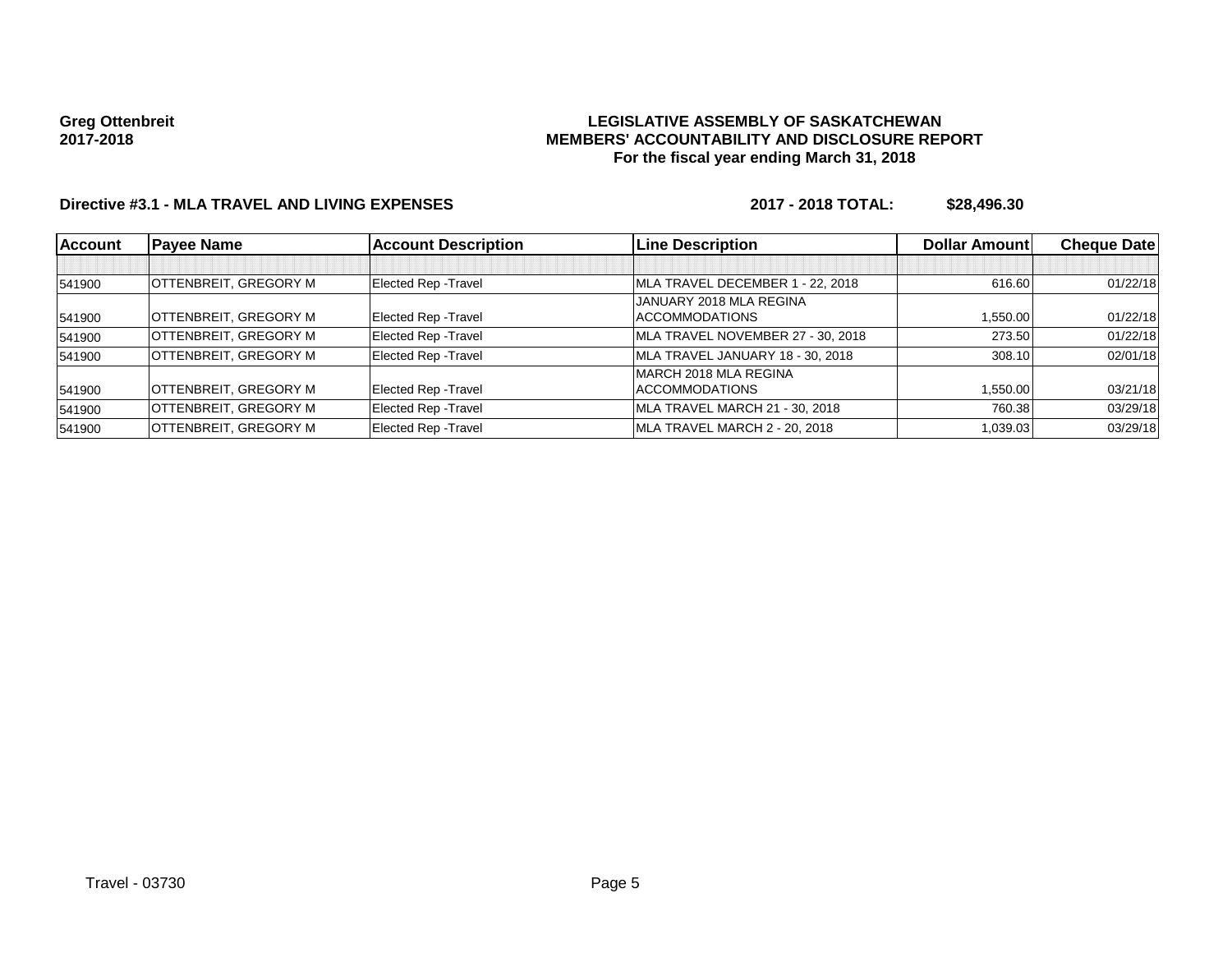### **LEGISLATIVE ASSEMBLY OF SASKATCHEWAN MEMBERS' ACCOUNTABILITY AND DISCLOSURE REPORT For the fiscal year ending March 31, 2018**

| <b>Account</b> | <b>Payee Name</b>                                   | <b>Account Description</b>                | <b>Line Description</b>               | <b>Dollar Amount</b> | <b>Cheque Date</b> |
|----------------|-----------------------------------------------------|-------------------------------------------|---------------------------------------|----------------------|--------------------|
|                |                                                     |                                           |                                       |                      |                    |
| 522000         | <b>RTM VENTURES</b>                                 | Rent of Ground, Buildings and Other Space | <b>APRIL CONSTITUENCY OFFICE RENT</b> | 1,100.00             | 04/01/17           |
| 522000         | <b>RTM VENTURES</b>                                 | Rent of Ground, Buildings and Other Space | <b>MAY OFFICE RENT</b>                | 1,100.00             | 04/19/17           |
| 522000         | <b>RTM VENTURES</b>                                 | Rent of Ground, Buildings and Other Space | JUNE OFFICE RENT                      | 1,100.00             | 05/17/17           |
| 522000         | <b>RTM VENTURES</b>                                 | Rent of Ground, Buildings and Other Space | <b>JULY OFFICE RENT</b>               | 1,100.00             | 06/01/17           |
| 522000         | <b>RTM VENTURES</b>                                 | Rent of Ground, Buildings and Other Space | <b>AUG. OFFICE RENT</b>               | 1,100.00             | 07/12/17           |
| 522000         | <b>RTM VENTURES</b>                                 | Rent of Ground, Buildings and Other Space | SEP. OFFICE RENT                      | 1,100.00             | 08/23/17           |
| 522000         | <b>RTM VENTURES</b>                                 | Rent of Ground, Buildings and Other Space | OCTOBER 2017 MLA OFFICE RENT          | 1,100.00             | 09/15/17           |
| 522000         | <b>RTM VENTURES</b>                                 | Rent of Ground, Buildings and Other Space | NOVEMBER 2017 MLA OFFICE RENT         | 1,100.00             | 10/18/17           |
| 522000         | <b>RTM VENTURES</b>                                 | Rent of Ground, Buildings and Other Space | DECEMBER 2017 MLA OFFICE RENT         | 1,100.00             | 11/10/17           |
| 522000         | <b>RTM VENTURES</b>                                 | Rent of Ground, Buildings and Other Space | JAMUARY 2018 MLA OFFICE RENT          | 1,100.00             | 01/01/18           |
| 522000         | <b>RTM VENTURES</b>                                 | Rent of Ground, Buildings and Other Space | FEBRUARY 2018 MLA OFFICE RENT         | 1,100.00             | 01/11/18           |
| 522000         | <b>RTM VENTURES</b>                                 | Rent of Ground, Buildings and Other Space | MARCH 2018 MLA OFFICE RENT            | 1,100.00             | 02/08/18           |
| 522200         | MINISTER OF FINANCE-MINISTRY<br>OF CENTRAL SERVICES | Rent of Photocopiers                      | PHOTOCOPIER SERVICE FEE 2017/18       | 100.00               | 11/14/17           |
| 522200         | TOSHIBA OF CANADA LTD.                              | Rent of Photocopiers                      | APRIL COPIER LEASE 220216             | 226.75               | 05/01/17           |
| 522200         | TOSHIBA OF CANADA LTD.                              | <b>Rent of Photocopiers</b>               | MAY COPIER LEASE 220216               | 182.60               | 06/01/17           |
| 522200         | TOSHIBA OF CANADA LTD.                              | Rent of Photocopiers                      | JUNE COPIER LEASE 220216              | 175.77               | 06/05/17           |
| 522200         | TOSHIBA OF CANADA LTD.                              | Rent of Photocopiers                      | <b>COPIER CHARGES</b>                 | 173.14               | 08/01/17           |
| 522200         | TOSHIBA OF CANADA LTD.                              | Rent of Photocopiers                      | <b>AUGUST COPIER LEASE 220216</b>     | 178.14               | 09/01/17           |
| 522200         | TOSHIBA OF CANADA LTD.                              | Rent of Photocopiers                      | <b>COPIER CHARGES</b>                 | 178.73               | 10/01/17           |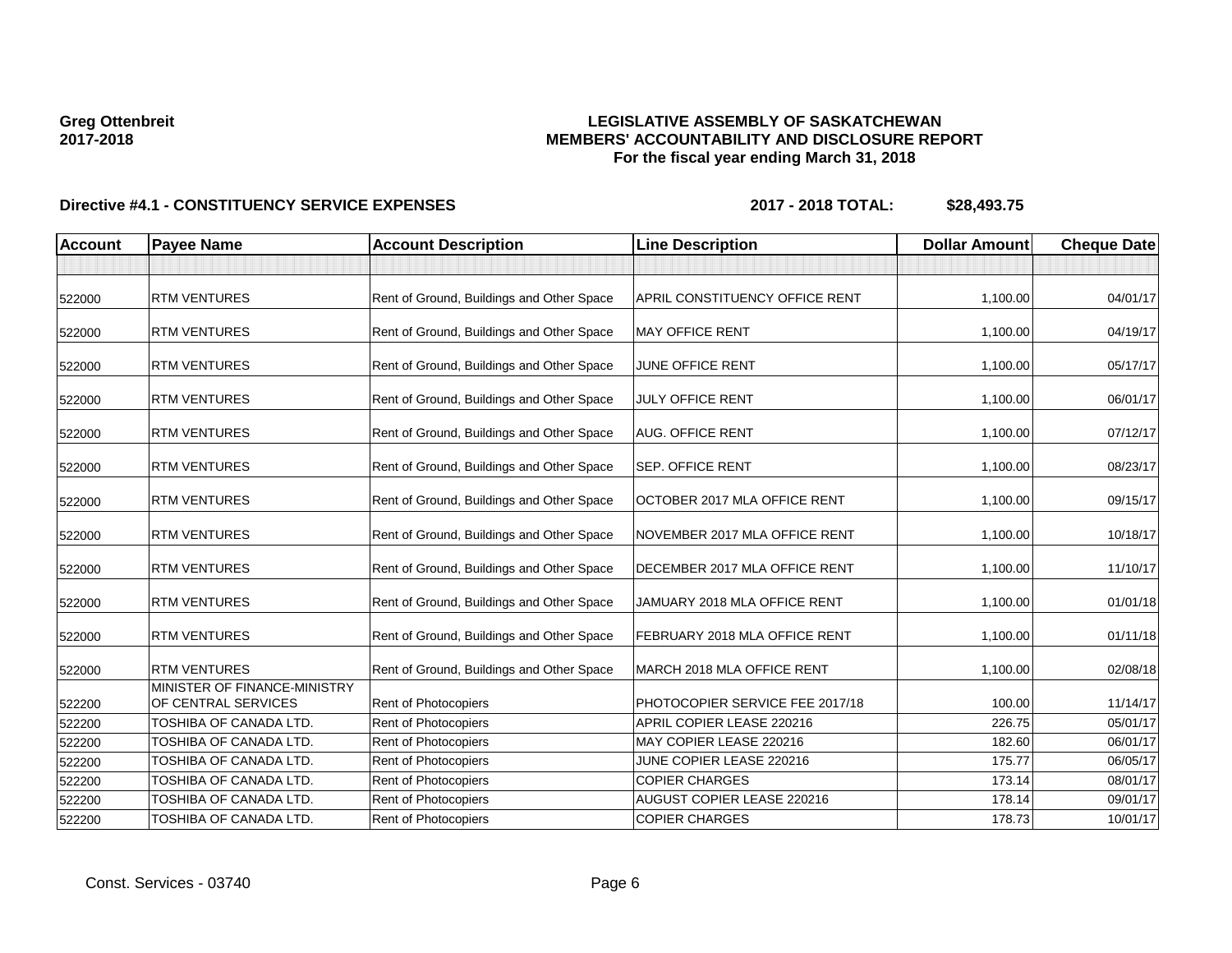### **LEGISLATIVE ASSEMBLY OF SASKATCHEWAN MEMBERS' ACCOUNTABILITY AND DISCLOSURE REPORT For the fiscal year ending March 31, 2018**

| <b>Account</b> | <b>Payee Name</b>                         | <b>Account Description</b>                | <b>Line Description</b>         | <b>Dollar Amount</b> | <b>Cheque Date</b> |
|----------------|-------------------------------------------|-------------------------------------------|---------------------------------|----------------------|--------------------|
|                |                                           |                                           |                                 |                      |                    |
| 522200         | <b>TOSHIBA OF CANADA LTD.</b>             | Rent of Photocopiers                      | <b>COPIER CHARGES</b>           | 182.61               | 11/01/17           |
| 522200         | TOSHIBA OF CANADA LTD.                    | <b>Rent of Photocopiers</b>               | <b>COPIER CHARGES</b>           | 192.74               | 11/03/17           |
| 522200         | <b>TOSHIBA OF CANADA LTD.</b>             | <b>Rent of Photocopiers</b>               | <b>COPIER CHARGES</b>           | 198.26               | 01/01/18           |
| 522200         | <b>TOSHIBA OF CANADA LTD.</b>             | Rent of Photocopiers                      | <b>COPIER CHARGES</b>           | 186.19               | 01/05/18           |
| 522200         | TOSHIBA OF CANADA LTD.                    | Rent of Photocopiers                      | <b>COPIER CHARGES</b>           | 174.77               | 03/01/18           |
| 522500         | <b>FARRELL AGENCIES LTD.</b>              | <b>Insurance Premiums</b>                 | OFFICE INSURANCE C70048928-6    | 715.00               | 05/09/17           |
| 522700         | SASKPOWER CORPORATION                     | Utilities - Electricity and Nat Gas       | 500001697621 APR/17             | 74.16                | 05/01/17           |
| 522700         | SASKPOWER CORPORATION                     | Utilities - Electricity and Nat Gas       | 500001697621 MAY/17             | 157.89               | 05/08/17           |
| 522700         | SASKPOWER CORPORATION                     | Utilities - Electricity and Nat Gas       | 500001697621 JUNE 8, 2017       | 146.95               | 06/08/17           |
| 522700         | SASKPOWER CORPORATION                     | Utilities - Electricity and Nat Gas       | 500001697621 JUL/17             | 18.60                | 07/10/17           |
| 522700         | SASKPOWER CORPORATION                     | Utilities - Electricity and Nat Gas       | 500001697621 AUG/17             | 148.19               | 09/01/17           |
| 522700         | SASKPOWER CORPORATION                     | Utilities - Electricity and Nat Gas       | 500001697621 SEPTEMBER 11, 2017 | 144.81               | 09/11/17           |
| 522700         | SASKPOWER CORPORATION                     | Utilities - Electricity and Nat Gas       | 500001697921 OCTOBER 10, 2017   | 130.95               | 11/01/17           |
| 522700         | SASKPOWER CORPORATION                     | Utilities - Electricity and Nat Gas       | 500001697621 NOVEMBER 8, 2017   | 124.75               | 11/08/17           |
| 522700         | SASKPOWER CORPORATION                     | Utilities - Electricity and Nat Gas       | 500001697921 DECEMBER 8, 2017   | 125.72               | 01/01/18           |
| 522700         | SASKPOWER CORPORATION                     | Utilities - Electricity and Nat Gas       | 500001697621 FEBRUARY 7, 2018   | 29.53                | 03/01/18           |
| 522700         | SASKPOWER CORPORATION                     | Utilities - Electricity and Nat Gas       | 500001697621 MARCH 8, 2018      | 122.73               | 03/08/18           |
| 527600         | KONTAKT CONSULTING LTD.                   | Telecommunications                        | <b>WEBSITE HOSTING/MTCE</b>     | 397.50               | 07/01/17           |
| 528000         | OLSON, STEVEN & OLSON,<br><b>PETRUNIA</b> | <b>Support Services</b>                   | <b>TECHNICAL SERVICE</b>        | 63.60                | 03/01/18           |
| 528000         | OLSON, STEVEN & OLSON,<br><b>PETRUNIA</b> | <b>Support Services</b>                   | <b>TECHNICAL SUPPORT</b>        | 119.99               | 03/01/18           |
| 528000         | <b>VIPER TECHNOLOGY GROUP</b>             | <b>Support Services</b>                   | COMP. HARDRIVE/SUPPORT SERV.    | 129.80               | 06/01/17           |
| 528100         | OLSON, STEVEN & OLSON,<br><b>PETRUNIA</b> | <b>Information Services Subscriptions</b> | SHAREPOINT SUBSCRIPTION         | 338.18               | 05/01/17           |
| 529000         | KING, JESSICA                             | <b>General Contractual Services</b>       | OFFICE CLEANING JUNE 4/17       | 75.00                | 06/04/17           |
| 529000         | KING, JESSICA                             | <b>General Contractual Services</b>       | <b>OFFICE CLEANING</b>          | 75.00                | 06/21/17           |
| 529000         | KING, JESSICA                             | <b>General Contractual Services</b>       | JULY OFFICE CLEANING            | 75.00                | 07/05/17           |
| 529000         | KING, JESSICA                             | <b>General Contractual Services</b>       | <b>OFFICE CLEANING</b>          | 75.00                | 07/16/17           |
| 529000         | KING, JESSICA                             | <b>General Contractual Services</b>       | OFFICE CLEANING JULY 31, 2017   | 75.00                | 08/01/17           |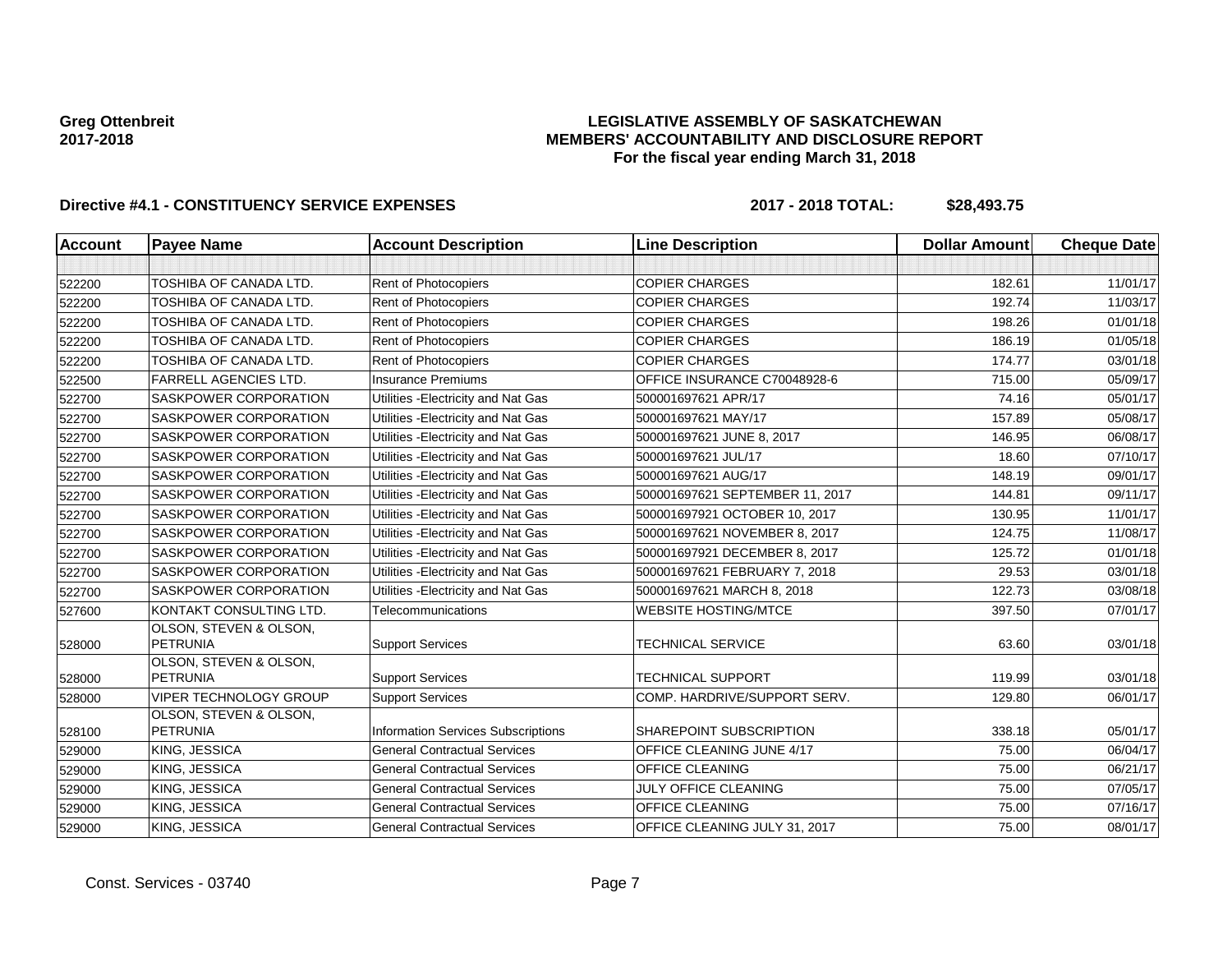### **LEGISLATIVE ASSEMBLY OF SASKATCHEWAN MEMBERS' ACCOUNTABILITY AND DISCLOSURE REPORT For the fiscal year ending March 31, 2018**

| <b>Account</b> | <b>Payee Name</b>                             | <b>Account Description</b>          | <b>Line Description</b>                     | <b>Dollar Amount</b> | <b>Cheque Date</b> |
|----------------|-----------------------------------------------|-------------------------------------|---------------------------------------------|----------------------|--------------------|
|                |                                               |                                     |                                             |                      |                    |
| 529000         | KING, JESSICA                                 | <b>General Contractual Services</b> | <b>OFFICE CLEANING</b>                      | 75.00                | 09/01/17           |
| 529000         | KING, JESSICA                                 | <b>General Contractual Services</b> | <b>MLA OFFICE CLEANING</b>                  | 75.00                | 09/05/17           |
| 529000         | KING, JESSICA                                 | <b>General Contractual Services</b> | SEPTEMBER 2017 OFFICE CLEANING              | 75.00                | 10/01/17           |
| 529000         | KING, JESSICA                                 | <b>General Contractual Services</b> | <b>MLA OFFICE CLEANING</b>                  | 150.00               | 11/03/17           |
| 529000         | KING, JESSICA                                 | <b>General Contractual Services</b> | OFFICE CLEANING DECEMBER 1-2, 2017          | 150.00               | 01/01/18           |
| 529000         | KING, JESSICA                                 | <b>General Contractual Services</b> | <b>OFFICE CLEANING</b>                      | 75.00                | 02/03/18           |
| 529000         | KING, JESSICA                                 | <b>General Contractual Services</b> | OFFICE CLEANING FEBRUARY 19, 2018           | 75.00                | 03/01/18           |
| 529000         | KING, JESSICA                                 | <b>General Contractual Services</b> | OFFICE CLEANING - MARCH 4, 2018             | 75.00                | 03/15/18           |
| 529000         | KING, JESSICA                                 | <b>General Contractual Services</b> | MLA OFFICE JANITORIAL SERVICE MAR/18        | 75.00                | 03/28/18           |
| 529000         | <b>PRIDE LANDSCAPING</b>                      | <b>General Contractual Services</b> | SNOW REMOVAL - NO GST                       | 26.88                | 03/22/18           |
| 529000         | SAWATSKY, KEVIN                               | <b>General Contractual Services</b> | SNOW REMOVAL NOVEMBER 2017-<br>JANUARY 2018 | 110.00               | 02/07/18           |
| 529000         | SAWATSKY, KEVIN                               | <b>General Contractual Services</b> | <b>SNOW REMOVAL</b>                         | 100.00               | 03/29/18           |
| 529200         | SAWATSKY, RACHELLE                            | Professional Development            | PROFESSIONAL DEVELOPMENT                    | 40.00                | 06/21/17           |
| 530300         | <b>MARU GROUP CANADA INC.</b>                 | Primary Research/Focus group        | AD HOC CONSULTING - NO GST                  | 607.15               | 07/01/17           |
| 530300         | <b>MARU GROUP CANADA INC.</b>                 | Primary Research/Focus group        | AD HOC CONSULTING - NO GST                  | 646.74               | 01/01/18           |
| 530300         | <b>MARU GROUP CANADA INC.</b>                 | Primary Research/Focus group        | AD HOC CONSULTING - NO GST                  | 632.97               | 03/01/18           |
| 530500         | <b>BELL MEDIA INC.</b>                        | Media Placement                     | ADVERTISING - NO GST                        | 479.00               | 01/01/18           |
| 530500         | <b>FABMAR COMMUNICATIONS LTD</b>              | Media Placement                     | <b>ADVERTISING - NO GST</b>                 | 52.16                | 03/01/18           |
| 530500         | <b>FABMAR COMMUNICATIONS LTD</b>              | <b>Media Placement</b>              | ADVERTISING - NO GST                        | 52.16                | 03/01/18           |
| 530500         | GOLDEN WEST BROADCASTING<br>LTD.              | <b>Media Placement</b>              | ADVERTISING - NO GST                        | 80.37                | 03/01/18           |
| 530500         | GOLDEN WEST BROADCASTING<br>LTD.              | <b>Media Placement</b>              | <b>ADVERTISING</b>                          | 66.98                | 03/01/18           |
|                | GOLDEN WEST BROADCASTING                      |                                     |                                             |                      |                    |
| 530500         | LTD.                                          | <b>Media Placement</b>              | ADVERTISING - NO GST                        | 34.23                | 03/01/18           |
| 530500         | HARVARD BROADCASTING INC.                     | <b>Media Placement</b>              | <b>ADVERTISING</b>                          | 159.70               | 03/01/18           |
| 530500         | <b>JIM PATTISON BROADCAST</b><br><b>GROUP</b> | Media Placement                     | <b>ADVERTISING</b>                          | 69.07                | 03/01/18           |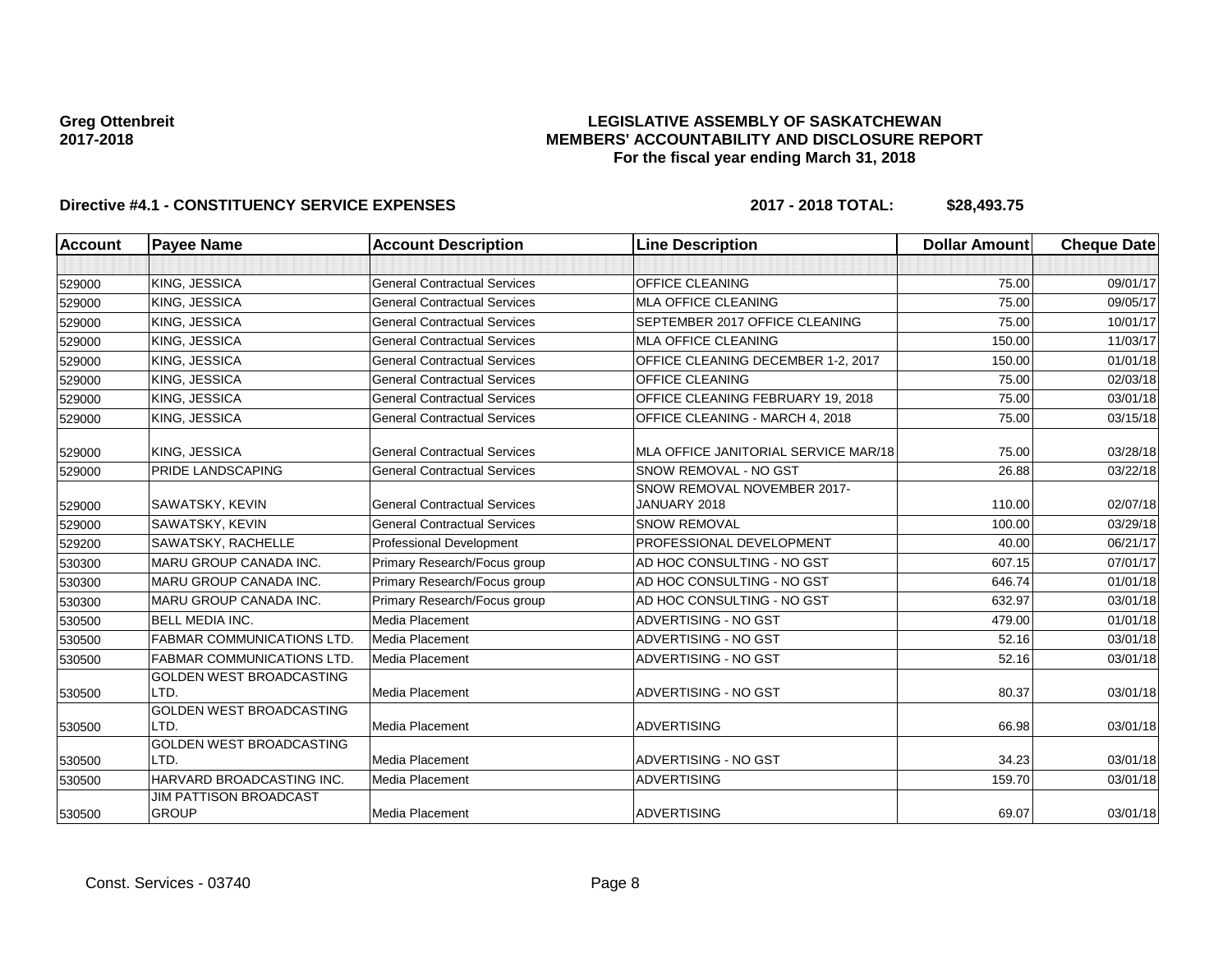## **LEGISLATIVE ASSEMBLY OF SASKATCHEWAN MEMBERS' ACCOUNTABILITY AND DISCLOSURE REPORT For the fiscal year ending March 31, 2018**

| Account | <b>Payee Name</b>                                          | <b>Account Description</b>                                        | <b>Line Description</b>          | <b>Dollar Amount</b> | <b>Cheque Date</b> |
|---------|------------------------------------------------------------|-------------------------------------------------------------------|----------------------------------|----------------------|--------------------|
|         |                                                            |                                                                   |                                  |                      |                    |
| 530500  | JIM PATTISON BROADCAST<br><b>GROUP</b>                     | Media Placement                                                   | <b>ADVERTISING</b>               | 72.14                | 03/01/18           |
|         | PARKLAND VALLEY SPORTS,<br><b>CULTURE &amp; RECREATION</b> |                                                                   |                                  |                      |                    |
| 530500  | <b>DISTRICT</b>                                            | Media Placement                                                   | <b>ADVERTISING</b>               | 100.00               | 03/01/18           |
| 530500  | PNG PRAIRIE NEWSPAPER GROUP Media Placement                |                                                                   | <b>ADVERTISING</b>               | 221.62               | 01/01/18           |
| 530500  | <b>PNG PRAIRIE NEWSPAPER GROUP Media Placement</b>         |                                                                   | <b>ADVERTISING</b>               | 40.00                | 02/01/18           |
| 530500  | RAWLCO RADIO LTD.                                          | Media Placement                                                   | <b>ADVERTISING</b>               | 76.74                | 03/01/18           |
| 530500  | RAWLCO RADIO LTD.                                          | <b>Media Placement</b>                                            | <b>ADVERTISING</b>               | 76.74                | 03/01/18           |
| 530500  | RAWLCO RADIO LTD.                                          | Media Placement                                                   | <b>ADVERTISING</b>               | 104.37               | 03/01/18           |
| 530500  | RAWLCO RADIO LTD.                                          | Media Placement                                                   | <b>ADVERTISING</b>               | 116.65               | 03/01/18           |
|         | <b>WESTERN PRODUCER</b>                                    |                                                                   |                                  |                      |                    |
| 530500  | <b>PUBLICATIONS</b>                                        | Media Placement                                                   | <b>ADVERTISING</b>               | 87.57                | 03/07/18           |
| 530900  | <b>CORPORATE EXPRESS</b>                                   | <b>Promotional Items</b>                                          | <b>PROVINCIAL PINS</b>           | 320.67               | 08/01/17           |
| 542000  | RITCHIE-MCINNES, LAURETTA                                  | Travel                                                            | C.A. TRAVEL                      | 211.04               | 05/01/17           |
| 542000  | RITCHIE-MCINNES, LAURETTA                                  | Travel                                                            | C.A. TRAVEL OCTOBER 5, 2017      | 220.89               | 10/05/17           |
| 542000  | RITCHIE-MCINNES, LAURETTA                                  | Travel                                                            | C.A. TRAVEL NOVEMBER 20-21, 2017 | 306.84               | 11/21/17           |
| 542000  | RITCHIE-MCINNES, LAURETTA                                  | Travel                                                            | C.A. RAVEL FEBRUARY 2, 2018      | 206.95               | 02/02/18           |
| 542000  | RITCHIE-MCINNES, LAURETTA                                  | Travel                                                            | C.A. TRAVEL MARCH 16, 2018       | 107.00               | 03/16/18           |
| 542000  | SAWATSKY, RACHELLE                                         | Travel                                                            | C.A. TRAVEL                      | 25.00                | 05/01/17           |
| 542000  | SAWATSKY, RACHELLE                                         | Travel                                                            | C.A. TRAVEL MARCH 16, 2018       | 25.00                | 03/16/18           |
| 543201  | LEGISLATIVE FOOD SERVICE                                   | Deputy Minister/Ministry Head Business<br>Expenses - Refreshments | <b>STUDENT DRINKS</b>            | 55.12                | 05/01/17           |
| 543201  | LEGISLATIVE FOOD SERVICE                                   | Deputy Minister/Ministry Head Business<br>Expenses - Refreshments | <b>STUDENT DRINKS</b>            | 31.80                | 06/01/17           |
| 543201  | LEGISLATIVE FOOD SERVICE                                   | Deputy Minister/Ministry Head Business<br>Expenses - Refreshments | <b>STUDENT DRINKS</b>            | 13.78                | 01/01/18           |
| 555000  | STAPLES BUSINESS DEPOT                                     | Other Material and Supplies                                       | OFFICE SUPPLIES 81975            | 60.62                | 05/01/17           |
| 555000  | <b>STAPLES BUSINESS DEPOT</b>                              | Other Material and Supplies                                       | OFFICE SUPPLIES CUST, 81975      | 28.04                | 06/01/17           |
| 555000  | <b>STAPLES BUSINESS DEPOT</b>                              | Other Material and Supplies                                       | OFFICE SUPPLIES CUST. 81975      | 30.93                | 06/01/17           |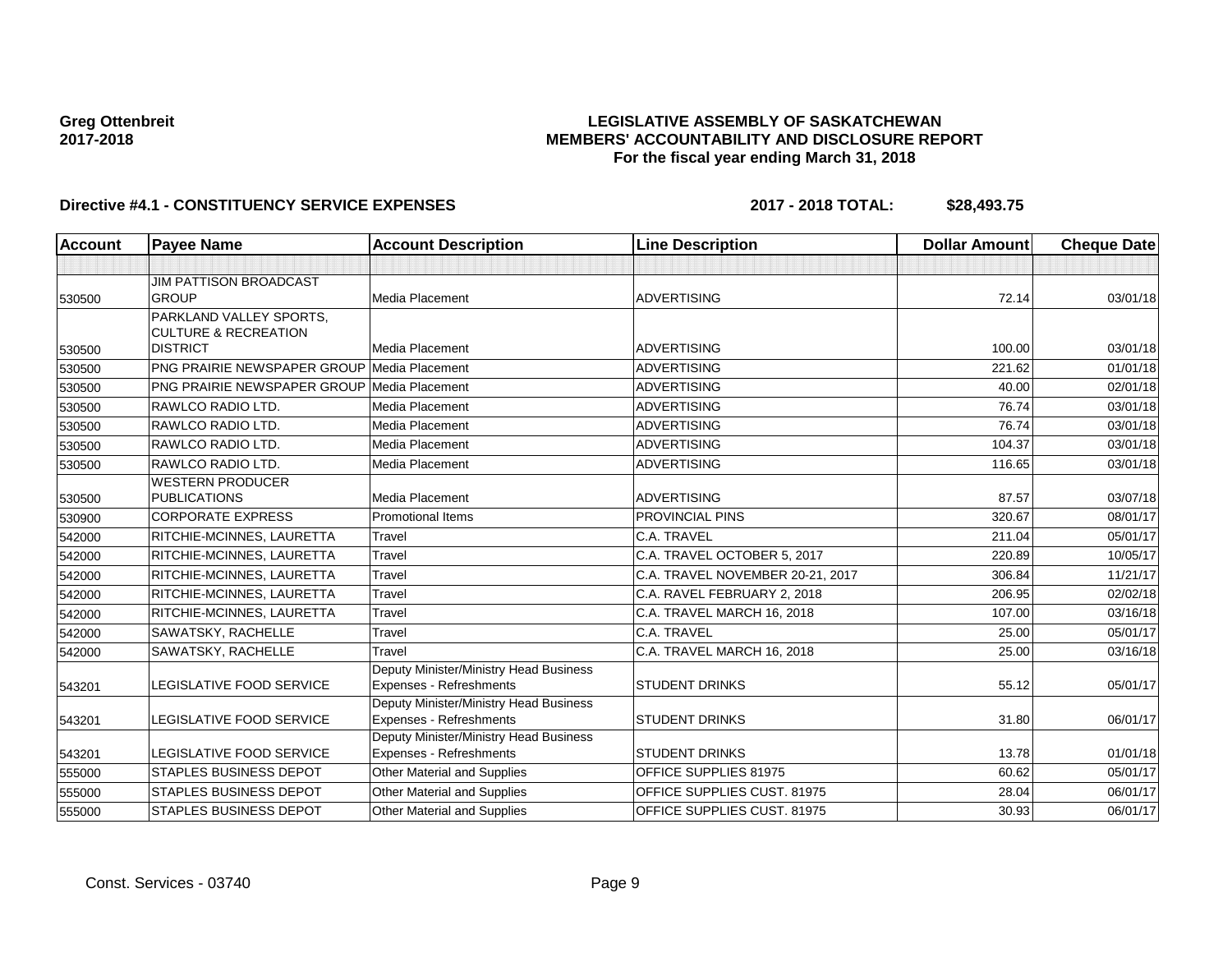### **LEGISLATIVE ASSEMBLY OF SASKATCHEWAN MEMBERS' ACCOUNTABILITY AND DISCLOSURE REPORT For the fiscal year ending March 31, 2018**

| <b>Account</b> | <b>Payee Name</b>                                  | <b>Account Description</b>         | <b>Line Description</b>              | <b>Dollar Amount</b> | <b>Cheque Date</b> |
|----------------|----------------------------------------------------|------------------------------------|--------------------------------------|----------------------|--------------------|
|                |                                                    |                                    |                                      |                      |                    |
| 555000         | <b>STAPLES BUSINESS DEPOT</b>                      | Other Material and Supplies        | OFFICE SUPPLIES 81975                | 37.08                | 07/01/17           |
| 555000         | <b>STAPLES BUSINESS DEPOT</b>                      | Other Material and Supplies        | 81975 OFFICE SUPPLIES                | 70.72                | 08/01/17           |
| 555000         | <b>STAPLES BUSINESS DEPOT</b>                      | Other Material and Supplies        | OFFICE SUPPLIES 81975                | 71.76                | 10/01/17           |
| 555000         | <b>STAPLES BUSINESS DEPOT</b>                      | Other Material and Supplies        | 81975 OFFICE SUPPLIES                | 27.03                | 11/01/17           |
| 555000         | <b>STAPLES BUSINESS DEPOT</b>                      | Other Material and Supplies        | 81975 MISC OFFICE SUPPLIES           | 14.11                | 11/01/17           |
| 555000         | <b>STAPLES BUSINESS DEPOT</b>                      | <b>Other Material and Supplies</b> | 81975 MISC OFFICE SUPPLIES           | 74.51                | 11/24/17           |
| 555000         | STAPLES BUSINESS DEPOT                             | Other Material and Supplies        | 81975 OFFICE SUPPLIES                | 35.50                | 11/24/17           |
| 555000         | <b>STAPLES BUSINESS DEPOT</b>                      | <b>Other Material and Supplies</b> | 81975 MISC & OFFICE SUPPLIES         | 59.36                | 01/04/18           |
| 555000         | <b>STAPLES BUSINESS DEPOT</b>                      | Other Material and Supplies        | 81975MISC & OFFICE SUPPLIES - NO GST | 215.67               | 03/16/18           |
| 555000         | <b>WHEATLAND WATER</b><br><b>CONDITIONING LTD.</b> | Other Material and Supplies        | <b>BOTTLED WATER</b>                 | 25.00                | 05/01/17           |
| 555000         | <b>WHEATLAND WATER</b><br><b>CONDITIONING LTD.</b> | Other Material and Supplies        | <b>MAY WATER COOLER RENTAL</b>       | 23.32                | 05/01/17           |
| 555000         | <b>WHEATLAND WATER</b><br><b>CONDITIONING LTD.</b> | Other Material and Supplies        | WATER COOLER RENTAL JUNE 2017        | 23.32                | 06/01/17           |
| 555000         | <b>WHEATLAND WATER</b><br>CONDITIONING LTD.        | Other Material and Supplies        | <b>JULY WATER COOLER</b>             | 23.32                | 07/01/17           |
| 555000         | <b>WHEATLAND WATER</b><br><b>CONDITIONING LTD.</b> | Other Material and Supplies        | <b>BOTTLED WATER</b>                 | 23.32                | 08/01/17           |
| 555000         | <b>WHEATLAND WATER</b><br><b>CONDITIONING LTD.</b> | Other Material and Supplies        | <b>WATER COOLER RENTAL</b>           | 23.32                | 09/01/17           |
| 555000         | <b>WHEATLAND WATER</b><br>CONDITIONING LTD.        | Other Material and Supplies        | BOTTLED WATER COOLER                 | 23.32                | 10/01/17           |
| 555000         | <b>WHEATLAND WATER</b><br>CONDITIONING LTD.        | Other Material and Supplies        | <b>BOTTLED WATER</b>                 | 25.00                | 11/01/17           |
| 555000         | <b>WHEATLAND WATER</b><br><b>CONDITIONING LTD.</b> | Other Material and Supplies        | <b>BOTTLED WATER</b>                 | 23.32                | 11/01/17           |
| 555000         | <b>WHEATLAND WATER</b><br><b>CONDITIONING LTD.</b> | Other Material and Supplies        | <b>BOTTLED WATER</b>                 | 23.32                | 01/01/18           |
| 555000         | <b>WHEATLAND WATER</b><br>CONDITIONING LTD.        | <b>Other Material and Supplies</b> | <b>BOTTLED WATER</b>                 | 23.32                | 01/01/18           |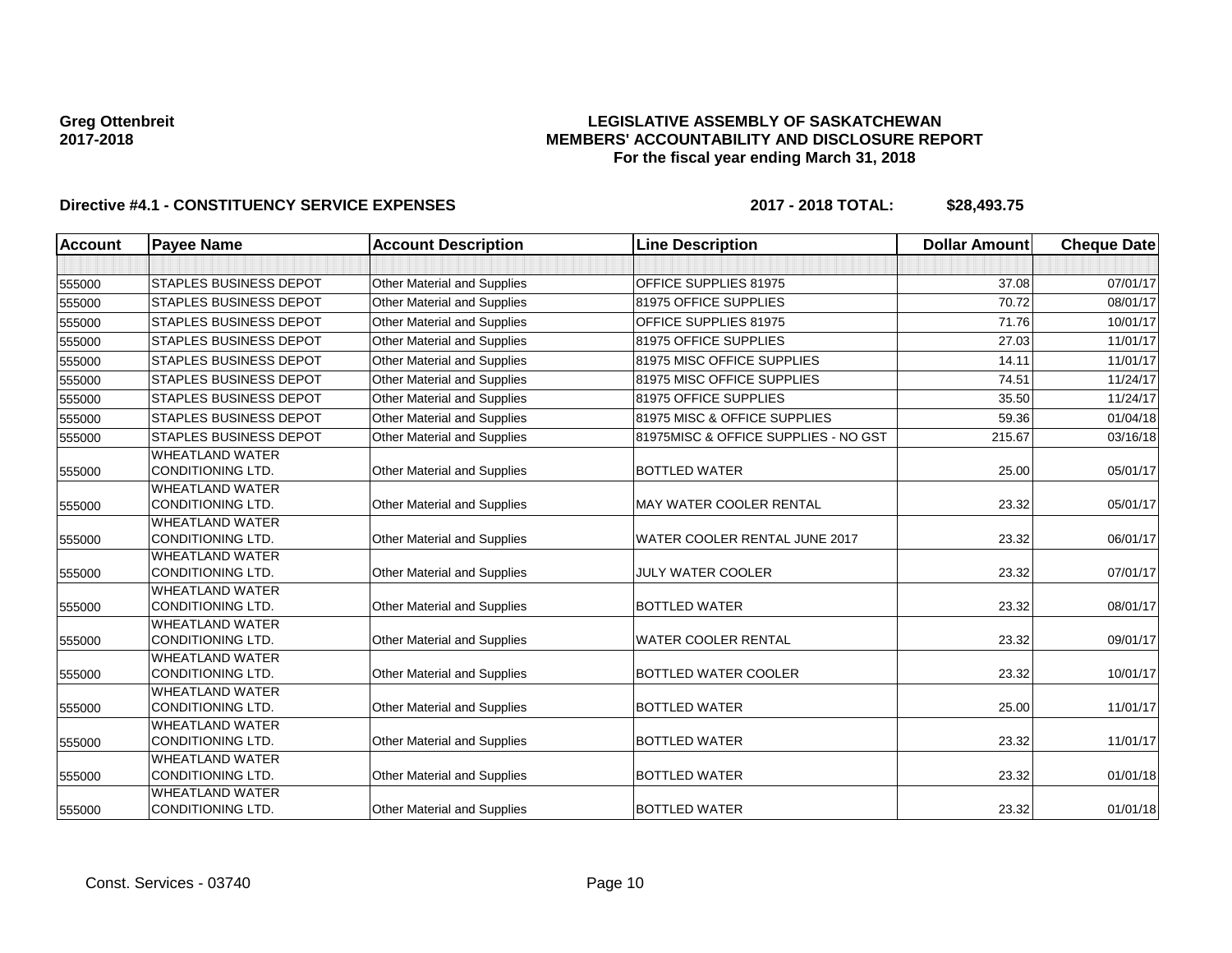### **LEGISLATIVE ASSEMBLY OF SASKATCHEWAN MEMBERS' ACCOUNTABILITY AND DISCLOSURE REPORT For the fiscal year ending March 31, 2018**

| Account | <b>Payee Name</b>                    | <b>Account Description</b>           | <b>Line Description</b>      | <b>Dollar Amountl</b> | <b>Cheque Datel</b> |
|---------|--------------------------------------|--------------------------------------|------------------------------|-----------------------|---------------------|
|         |                                      |                                      |                              |                       |                     |
|         | <b>WHEATLAND WATER</b>               |                                      |                              |                       |                     |
| 555000  | <b>CONDITIONING LTD.</b>             | Other Material and Supplies          | <b>BOTTLED WATER</b>         | 23.32                 | 02/01/18            |
|         | <b>WHEATLAND WATER</b>               |                                      |                              |                       |                     |
| 555000  | <b>CONDITIONING LTD.</b>             | Other Material and Supplies          | <b>BOTTLED WATER</b>         | 23.32                 | 03/01/18            |
| 564300  | <b>IVIPER TECHNOLOGY GROUP</b>       | Computer Hardware - Exp.             | COMP. HARDRIVE/SUPPORT SERV. | 210.94                | 06/01/17            |
|         | <b>OLSON. STEVEN &amp; OLSON.</b>    |                                      |                              |                       |                     |
| 564600  | <b>IPETRUNIA</b>                     | Computer Software - Exp              | ANTI-VIRUS RENEWAL           | 201.39                | 09/04/17            |
|         | <b>OLSON, STEVEN &amp; OLSON,</b>    |                                      |                              |                       |                     |
| 564600  | <b>IPETRUNIA</b>                     | Computer Software - Exp              | <b>SOFTWARE RENEWAL</b>      | 370.15                | 01/16/18            |
|         | <b>SOURCE OFFICE FURNITURE &amp;</b> |                                      |                              |                       |                     |
| 565200  | <b>ISYSTEMS LTD.</b>                 | Office Furniture and Equipment - Exp | <b>OFFICE FURNITURE</b>      | 1.564.04              | 03/14/18            |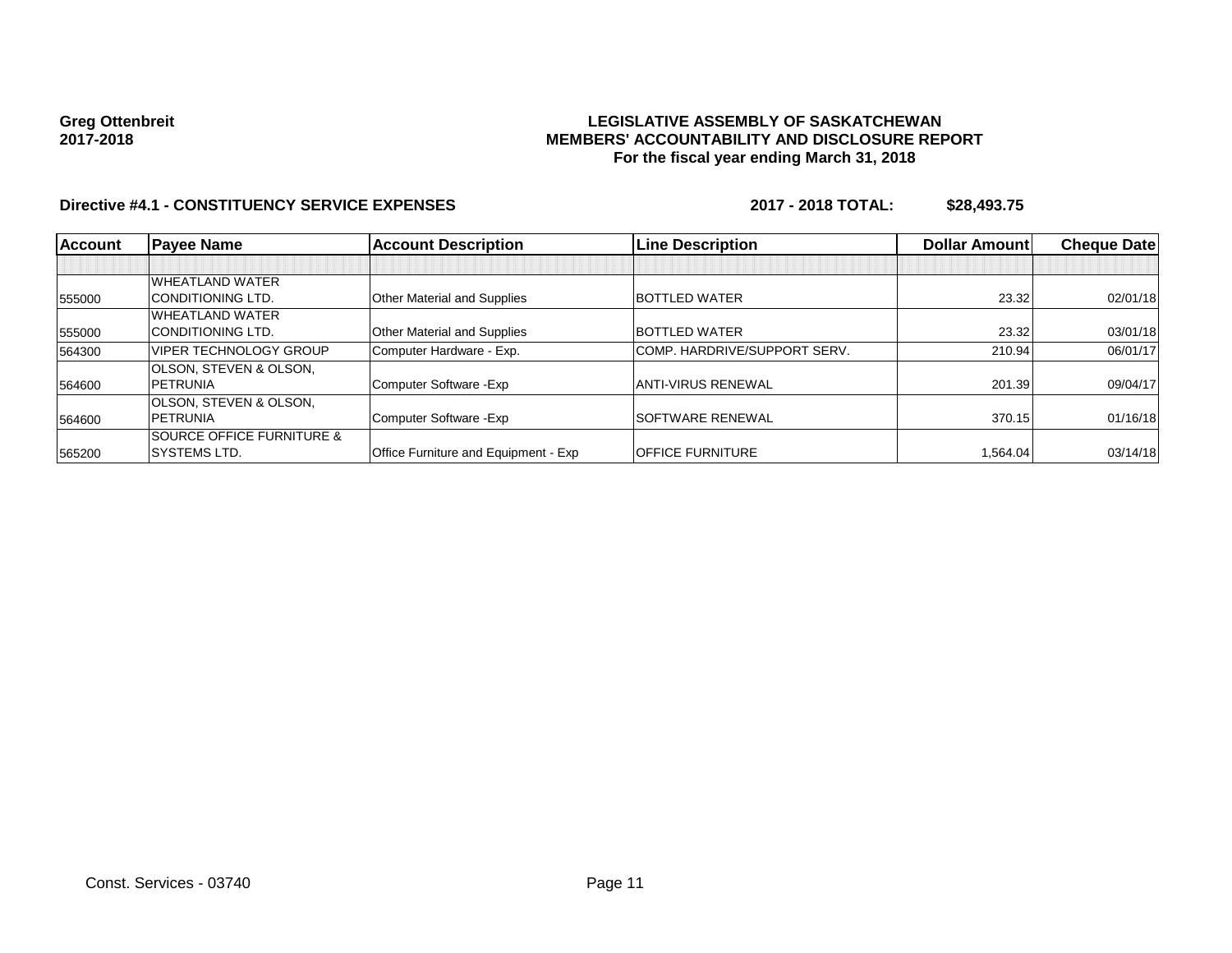## **LEGISLATIVE ASSEMBLY OF SASKATCHEWAN MEMBERS' ACCOUNTABILITY AND DISCLOSURE REPORT For the fiscal year ending March 31, 2018**

# Directive #6 - CONSTITUENCY ASSISTANT EXPENSES 2017 - 2018 TOTAL: \$82,282.24

| <b>Account</b> | <b>Payee Name</b>         | <b>Account Description</b>    | <b>Dollar Amount</b> | <b>Cheque Date</b> |
|----------------|---------------------------|-------------------------------|----------------------|--------------------|
|                |                           |                               |                      |                    |
| 513000         | RITCHIE-MCINNES, LAURETTA | Out-of-Scope Permanent        | 2,213.44             | 04/11/17           |
| 513000         | RITCHIE-MCINNES, LAURETTA | Out-of-Scope Permanent        | $-2,213.44$          | 04/11/17           |
| 513000         | RITCHIE-MCINNES, LAURETTA | Out-of-Scope Permanent        | 2130.44              | 04/25/17           |
| 513000         | RITCHIE-MCINNES, LAURETTA | Out-of-Scope Permanent        | 2,130.44             | 05/09/17           |
| 513000         | RITCHIE-MCINNES, LAURETTA | Out-of-Scope Permanent        | 2,130.44             | 05/24/17           |
| 513000         | RITCHIE-MCINNES, LAURETTA | Out-of-Scope Permanent        | 2,130.44             | 06/06/17           |
| 513000         | RITCHIE-MCINNES, LAURETTA | Out-of-Scope Permanent        | 2,213.44             | 06/20/17           |
| 513000         | RITCHIE-MCINNES, LAURETTA | Out-of-Scope Permanent        | 2171.94              | 07/05/17           |
| 513000         | RITCHIE-MCINNES, LAURETTA | Out-of-Scope Permanent        | 2171.94              | 07/18/17           |
| 513000         | RITCHIE-MCINNES, LAURETTA | Out-of-Scope Permanent        | 2,213.44             | 08/01/17           |
| 513000         | RITCHIE-MCINNES, LAURETTA | Out-of-Scope Permanent        | 2,171.94             | 08/15/17           |
| 513000         | RITCHIE-MCINNES, LAURETTA | Out-of-Scope Permanent        | 2,130.44             | 08/29/17           |
| 513000         | RITCHIE-MCINNES, LAURETTA | Out-of-Scope Permanent        | 2171.94              | 09/12/17           |
| 513000         | RITCHIE-MCINNES, LAURETTA | Out-of-Scope Permanent        | 2,130.44             | 09/26/17           |
| 513000         | RITCHIE-MCINNES, LAURETTA | Out-of-Scope Permanent        | 2,130.44             | 10/11/17           |
| 513000         | RITCHIE-MCINNES, LAURETTA | Out-of-Scope Permanent        | 2,130.44             | 10/24/17           |
| 513000         | RITCHIE-MCINNES, LAURETTA | Out-of-Scope Permanent        | 2,130.44             | 11/07/17           |
| 513000         | RITCHIE-MCINNES, LAURETTA | Out-of-Scope Permanent        | 2,130.44             | 11/21/17           |
| 513000         | RITCHIE-MCINNES, LAURETTA | Out-of-Scope Permanent        | 2130.44              | 12/05/17           |
| 513000         | RITCHIE-MCINNES, LAURETTA | Out-of-Scope Permanent        | 2,130.44             | 12/19/17           |
| 513000         | RITCHIE-MCINNES, LAURETTA | Out-of-Scope Permanent        | 2,130.44             | 01/03/18           |
| 513000         | RITCHIE-MCINNES, LAURETTA | Out-of-Scope Permanent        | 2,171.94             | 01/16/18           |
| 513000         | RITCHIE-MCINNES, LAURETTA | Out-of-Scope Permanent        | 2,130.44             | 02/01/18           |
| 513000         | RITCHIE-MCINNES, LAURETTA | Out-of-Scope Permanent        | 2,130.44             | 02/13/18           |
| 513000         | RITCHIE-MCINNES, LAURETTA | Out-of-Scope Permanent        | 2,130.44             | 03/01/18           |
| 513000         | RITCHIE-MCINNES, LAURETTA | Out-of-Scope Permanent        | 2130.44              | 03/13/18           |
| 513000         | RITCHIE-MCINNES, LAURETTA | Out-of-Scope Permanent        | 2130.44              | 03/27/18           |
| 513000         | RITCHIE-MCINNES, LAURETTA | Out-of-Scope Permanent        | 2,271.39             | 04/10/18           |
| 514300         | SAWATSKY, RACHELLE        | Part-Time/Permanent Part-Time | 1,176.11             | 04/11/17           |